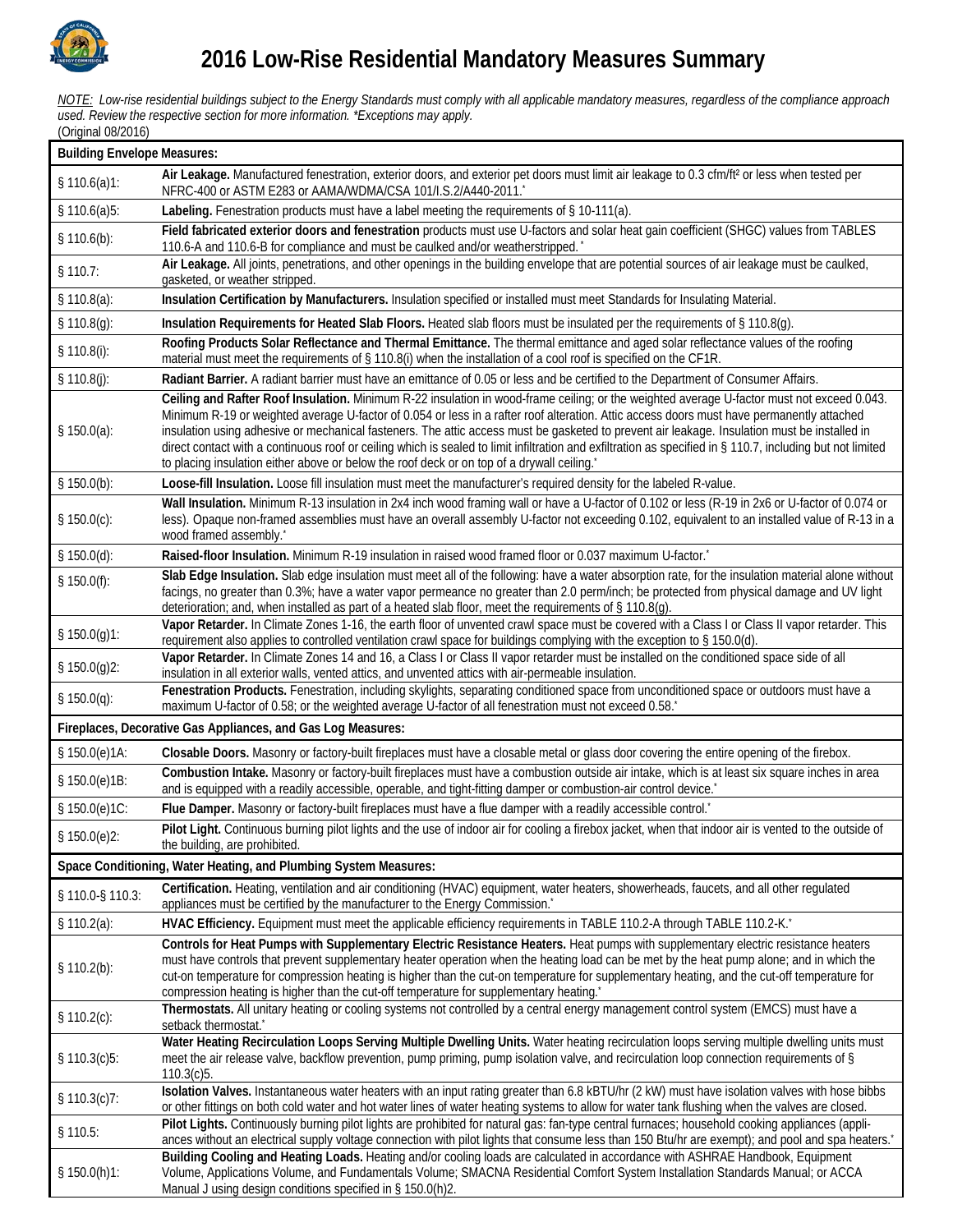

## **2016 Low-Rise Residential Mandatory Measures Summary**

| § 150.0(h)3A:   | Clearances. Installed air conditioner and heat pump outdoor condensing units must have a clearance of at least 5 feet from the outlet of any<br>dryer vent.                                                                                                                                                                                                                                                                                                                                                                                                                                                                                                                                                                                                                                                                                                                                                                                                                                                                                                                                                                                                                                                                                                                                                                                                                                                                                                                |  |  |
|-----------------|----------------------------------------------------------------------------------------------------------------------------------------------------------------------------------------------------------------------------------------------------------------------------------------------------------------------------------------------------------------------------------------------------------------------------------------------------------------------------------------------------------------------------------------------------------------------------------------------------------------------------------------------------------------------------------------------------------------------------------------------------------------------------------------------------------------------------------------------------------------------------------------------------------------------------------------------------------------------------------------------------------------------------------------------------------------------------------------------------------------------------------------------------------------------------------------------------------------------------------------------------------------------------------------------------------------------------------------------------------------------------------------------------------------------------------------------------------------------------|--|--|
| § 150.0(h)3B:   | Liquid Line Drier. Installed air conditioner and heat pump systems must be equipped with liquid line filter driers if required, as specified by<br>manufacturer's instructions.                                                                                                                                                                                                                                                                                                                                                                                                                                                                                                                                                                                                                                                                                                                                                                                                                                                                                                                                                                                                                                                                                                                                                                                                                                                                                            |  |  |
| § $150.0(j)1$ : | Storage Tank Insulation. Unfired hot water tanks, such as storage tanks and backup storage tanks for solar water-heating systems, must have<br>R-12 external insulation or R-16 internal insulation where the internal insulation R-value is indicated on the exterior of the tank.                                                                                                                                                                                                                                                                                                                                                                                                                                                                                                                                                                                                                                                                                                                                                                                                                                                                                                                                                                                                                                                                                                                                                                                        |  |  |
| § 150.0(j)2A:   | Water piping and cooling system line insulation. For domestic hot water system piping, whether buried or unburied, all of the following must<br>be insulated according to the requirements of TABLE 120.3-A: the first 5 feet of hot and cold water pipes from the storage tank; all piping with a<br>nominal diameter of 3/4 inch or larger; all piping associated with a domestic hot water recirculation system regardless of the pipe diameter;<br>piping from the heating source to storage tank or between tanks; piping buried below grade; and all hot water pipes from the heating source to<br>kitchen fixtures.*                                                                                                                                                                                                                                                                                                                                                                                                                                                                                                                                                                                                                                                                                                                                                                                                                                                |  |  |
| § 150.0(j)2B:   | Water piping and cooling system line insulation. All domestic hot water pipes that are buried below grade must be installed in a water proof<br>and non-crushable casing or sleeve.                                                                                                                                                                                                                                                                                                                                                                                                                                                                                                                                                                                                                                                                                                                                                                                                                                                                                                                                                                                                                                                                                                                                                                                                                                                                                        |  |  |
| § 150.0(j)2C:   | Water piping and cooling system line insulation. Pipe for cooling system lines must be insulated as specified in § 150.0(j)2A. Distribution<br>piping for steam and hydronic heating systems or hot water systems must meet the requirements in TABLE 120.3-A.                                                                                                                                                                                                                                                                                                                                                                                                                                                                                                                                                                                                                                                                                                                                                                                                                                                                                                                                                                                                                                                                                                                                                                                                             |  |  |
| § $150.0(j)3$ : | Insulation Protection. Insulation must be protected from damage, including that due to sunlight, moisture, equipment maintenance, and wind.                                                                                                                                                                                                                                                                                                                                                                                                                                                                                                                                                                                                                                                                                                                                                                                                                                                                                                                                                                                                                                                                                                                                                                                                                                                                                                                                |  |  |
| § 150.0(j)3A:   | Insulation Protection. Insulation exposed to weather must be installed with a cover suitable for outdoor service. For example, protected by<br>aluminum, sheet metal, painted canvas, or plastic cover. The cover must be water retardant and provide shielding from solar radiation that can<br>cause degradation of the material.                                                                                                                                                                                                                                                                                                                                                                                                                                                                                                                                                                                                                                                                                                                                                                                                                                                                                                                                                                                                                                                                                                                                        |  |  |
| § 150.0(j)3B:   | Insulation Protection. Insulation covering chilled water piping and refrigerant suction piping located outside the conditioned space must have a<br>Class I or Class II vapor retarder.                                                                                                                                                                                                                                                                                                                                                                                                                                                                                                                                                                                                                                                                                                                                                                                                                                                                                                                                                                                                                                                                                                                                                                                                                                                                                    |  |  |
| \$150.0(n)1:    | Gas or Propane Systems. Systems using gas or propane water heaters to serve individual dwelling units must include all of the following: a<br>120V electrical receptacle within 3 feet of the water heater; a Category III or IV vent, or a Type B vent with straight pipe between the outside<br>termination and the space where the water heater is installed; a condensate drain that is no more than 2 inches higher than the base of the<br>water heater, and allows natural draining without pump assistance; and a gas supply line with a capacity of at least 200,000 Btu/hr.                                                                                                                                                                                                                                                                                                                                                                                                                                                                                                                                                                                                                                                                                                                                                                                                                                                                                      |  |  |
| \$150.0(n)2:    | Recirculating Loops. Recirculating loops serving multiple dwelling units must meet the requirements of § 110.3(c)5.                                                                                                                                                                                                                                                                                                                                                                                                                                                                                                                                                                                                                                                                                                                                                                                                                                                                                                                                                                                                                                                                                                                                                                                                                                                                                                                                                        |  |  |
| \$150.0(n)3:    | Solar Water-heating Systems. Solar water-heating systems and collectors must be certified and rated by the Solar Rating and Certification<br>Corporation (SRCC) or by a listing agency that is approved by the Executive Director.                                                                                                                                                                                                                                                                                                                                                                                                                                                                                                                                                                                                                                                                                                                                                                                                                                                                                                                                                                                                                                                                                                                                                                                                                                         |  |  |
|                 | <b>Ducts and Fans Measures:</b>                                                                                                                                                                                                                                                                                                                                                                                                                                                                                                                                                                                                                                                                                                                                                                                                                                                                                                                                                                                                                                                                                                                                                                                                                                                                                                                                                                                                                                            |  |  |
| \$110.8(d)3:    | Ducts. Insulation installed on an existing space-conditioning duct must comply with § 604.0 of the California Mechanical Code (CMC). If a<br>contractor installs the insulation, the contractor must certify to the customer, in writing, that the insulation meets this requirement.                                                                                                                                                                                                                                                                                                                                                                                                                                                                                                                                                                                                                                                                                                                                                                                                                                                                                                                                                                                                                                                                                                                                                                                      |  |  |
| \$150.0(m)1:    | CMC Compliance. All air-distribution system ducts and plenums must be installed, sealed, and insulated to meet the requirements of CMC<br>§§ 601.0, 602.0, 603.0, 604.0, 605.0 and ANSI/SMACNA-006-2006 HVAC Duct Construction Standards Metal and Flexible 3rd Edition. Portions<br>of supply-air and return-air ducts and plenums must be insulated to a minimum installed level of R-6.0 (or higher if required by CMC § 605.0) or<br>a minimum installed level of R-4.2 when entirely in conditioned space as confirmed through field verification and diagnostic testing<br>(RA3.1.4.3.8). Connections of metal ducts and inner core of flexible ducts must be mechanically fastened. Openings must be sealed with<br>mastic, tape, or other duct-closure system that meets the applicable requirements of UL 181, UL 181A, or UL 181B or aerosol sealant that<br>meets the requirements of UL 723. If mastic or tape is used to seal openings greater than 1/4 inch, the combination of mastic and either mesh or<br>tape must be used. Building cavities, support platforms for air handlers, and plenums designed or constructed with materials other than sealed<br>sheet metal, duct board or flexible duct must not be used for conveying conditioned air. Building cavities and support platforms may contain<br>ducts. Ducts installed in cavities and support platforms must not be compressed to cause reductions in the cross-sectional area of the ducts. |  |  |
| \$150.0(m)2:    | Factory-Fabricated Duct Systems. Factory-fabricated duct systems must comply with applicable requirements for duct construction,<br>connections, and closures; joints and seams of duct systems and their components must not be sealed with cloth back rubber adhesive duct<br>tapes unless such tape is used in combination with mastic and draw bands.                                                                                                                                                                                                                                                                                                                                                                                                                                                                                                                                                                                                                                                                                                                                                                                                                                                                                                                                                                                                                                                                                                                  |  |  |
| \$150.0(m)3:    | Field-Fabricated Duct Systems. Field-fabricated duct systems must comply with applicable requirements for: pressure-sensitive tapes,<br>mastics, sealants, and other requirements specified for duct construction.                                                                                                                                                                                                                                                                                                                                                                                                                                                                                                                                                                                                                                                                                                                                                                                                                                                                                                                                                                                                                                                                                                                                                                                                                                                         |  |  |
| \$150.0(m)7:    | Backdraft Dampers. All fan systems that exchange air between the conditioned space and the outside of the building must have backdraft or<br>automatic dampers.                                                                                                                                                                                                                                                                                                                                                                                                                                                                                                                                                                                                                                                                                                                                                                                                                                                                                                                                                                                                                                                                                                                                                                                                                                                                                                            |  |  |
| \$150.0(m)8:    | Gravity Ventilation Dampers. Gravity ventilating systems serving conditioned space must have either automatic or readily accessible,<br>manually operated dampers in all openings to the outside, except combustion inlet and outlet air openings and elevator shaft vents.                                                                                                                                                                                                                                                                                                                                                                                                                                                                                                                                                                                                                                                                                                                                                                                                                                                                                                                                                                                                                                                                                                                                                                                                |  |  |
| \$150.0(m)9:    | Protection of Insulation. Insulation must be protected from damage, including that due to sunlight, moisture, equipment maintenance, and<br>wind. Insulation exposed to weather must be suitable for outdoor service. For example, protected by aluminum, sheet metal, painted canvas, or<br>plastic cover. Cellular foam insulation must be protected as above or painted with a coating that is water retardant and provides shielding from<br>solar radiation.                                                                                                                                                                                                                                                                                                                                                                                                                                                                                                                                                                                                                                                                                                                                                                                                                                                                                                                                                                                                          |  |  |
| § 150.0(m)10:   | Porous Inner Core Flex Duct. Porous inner core flex duct must have a non-porous layer between the inner core and outer vapor barrier.                                                                                                                                                                                                                                                                                                                                                                                                                                                                                                                                                                                                                                                                                                                                                                                                                                                                                                                                                                                                                                                                                                                                                                                                                                                                                                                                      |  |  |
| \$150.0(m)11:   | Duct System Sealing and Leakage Test. When space conditioning systems use forced air duct systems to supply conditioned air to an<br>occupiable space, the ducts must be sealed and duct leakage tested, as confirmed through field verification and diagnostic testing, in<br>accordance with § 150.0(m)11and Reference Residential Appendix RA3.                                                                                                                                                                                                                                                                                                                                                                                                                                                                                                                                                                                                                                                                                                                                                                                                                                                                                                                                                                                                                                                                                                                         |  |  |
| § 150.0(m)12:   | Air Filtration. Mechanical systems that supply air to an occupiable space through ductwork exceeding 10 feet in length and through a thermal<br>conditioning component, except evaporative coolers, must be provided with air filter devices that meet the design, installation, efficiency,<br>pressure drop, and labeling requirements of § 150.0(m)12.                                                                                                                                                                                                                                                                                                                                                                                                                                                                                                                                                                                                                                                                                                                                                                                                                                                                                                                                                                                                                                                                                                                  |  |  |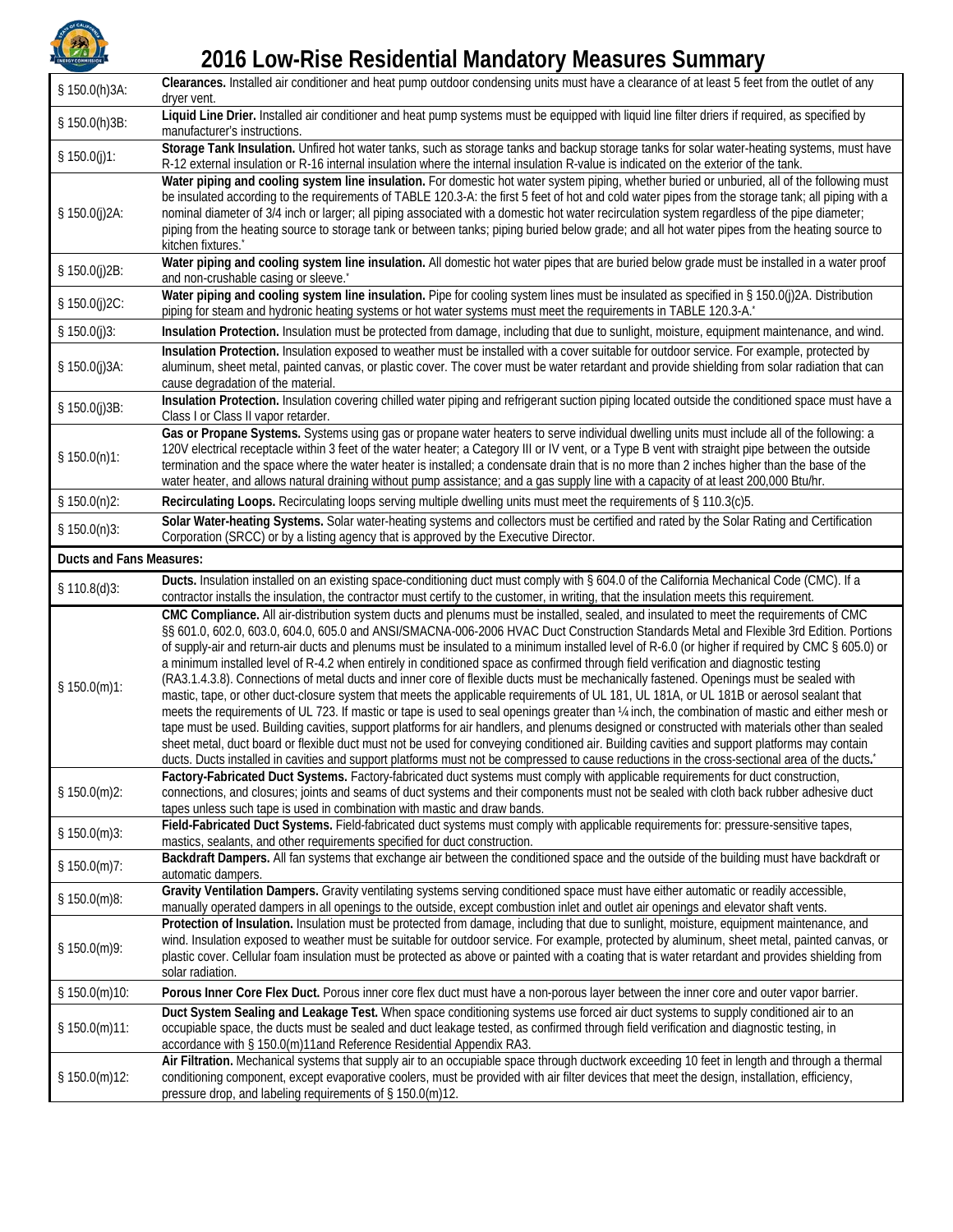

## **2016 Low-Rise Residential Mandatory Measures Summary**

| \$150.0(m)13:             | Duct System Sizing and Air Filter Grille Sizing. Space conditioning systems that use forced air ducts to supply cooling to an occupiable<br>space must have a hole for the placement of a static pressure probe (HSPP), or a permanently installed static pressure probe (PSPP) in the<br>supply plenum. The space conditioning system must also demonstrate airflow ≥ 350 CFM per ton of nominal cooling capacity through the return<br>grilles, and an air-handling unit fan efficacy ≤ 0.58 W/CFM as confirmed by field verification and diagnostic testing, in accordance with<br>Reference Residential Appendix RA3.3. This applies to both single zone central forced air systems and every zone for zonally controlled central<br>forced air systems. |  |
|---------------------------|--------------------------------------------------------------------------------------------------------------------------------------------------------------------------------------------------------------------------------------------------------------------------------------------------------------------------------------------------------------------------------------------------------------------------------------------------------------------------------------------------------------------------------------------------------------------------------------------------------------------------------------------------------------------------------------------------------------------------------------------------------------|--|
| \$150.0(0):               | Ventilation for Indoor Air Quality. All dwelling units must meet the requirements of ASHRAE Standard 62.2. Neither window operation nor<br>continuous operation of central forced air system air handlers used in central fan integrated ventilation systems are permissible methods of<br>providing whole-building ventilation.                                                                                                                                                                                                                                                                                                                                                                                                                             |  |
| \$150.0(0)1A:             | Field Verification and Diagnostic Testing. Whole-building ventilation airflow must be confirmed through field verification and diagnostic<br>testing, in accordance with Reference Residential Appendix RA3.7.                                                                                                                                                                                                                                                                                                                                                                                                                                                                                                                                               |  |
|                           | Pool and Spa Systems and Equipment Measures:                                                                                                                                                                                                                                                                                                                                                                                                                                                                                                                                                                                                                                                                                                                 |  |
| \$110.4(a):               | Certification by Manufacturers. Any pool or spa heating system or equipment must be certified to have all of the following: a thermal efficiency<br>that complies with the Appliance Efficiency Regulations; an on-off switch mounted outside of the heater that allows shutting off the heater<br>without adjusting the thermostat setting; a permanent weatherproof plate or card with operating instructions; and must not use electric<br>resistance heating.                                                                                                                                                                                                                                                                                            |  |
| \$110.4(b)1:              | Piping. Any pool or spa heating equipment must be installed with at least 36 inches of pipe between the filter and the heater, or dedicated<br>suction and return lines, or built-in or built-up connections to allow for future solar heating.                                                                                                                                                                                                                                                                                                                                                                                                                                                                                                              |  |
| \$110.4(b)2:              | Covers. Outdoor pools or spas that have a heat pump or gas heater must have a cover.                                                                                                                                                                                                                                                                                                                                                                                                                                                                                                                                                                                                                                                                         |  |
| \$110.4(b)3:              | Directional inlets and time switches for pools. Pools must have directional inlets that adequately mix the pool water, and a time switch that<br>will allow all pumps to be set or programmed to run only during off-peak electric demand periods.                                                                                                                                                                                                                                                                                                                                                                                                                                                                                                           |  |
| § 110.5:                  | Pilot Light. Natural gas pool and spa heaters must not have a continuously burning pilot light.                                                                                                                                                                                                                                                                                                                                                                                                                                                                                                                                                                                                                                                              |  |
| \$150.0(p):               | Pool Systems and Equipment Installation. Residential pool systems or equipment must meet the specified requirements for pump sizing, flow<br>rate, piping, filters, and valves.                                                                                                                                                                                                                                                                                                                                                                                                                                                                                                                                                                              |  |
| <b>Lighting Measures:</b> |                                                                                                                                                                                                                                                                                                                                                                                                                                                                                                                                                                                                                                                                                                                                                              |  |
| § 110.9:                  | Lighting Controls and Components. All lighting control devices and systems, ballasts, and luminaires must meet the applicable requirements<br>of § 110.9.                                                                                                                                                                                                                                                                                                                                                                                                                                                                                                                                                                                                    |  |
| \$110.9(e):               | JA8 High Efficacy Light Sources. To qualify as a JA8 high efficacy light source for compliance with § 150.0(k), a residential light source must<br>be certified to the Energy Commission according to Reference Joint Appendix JA8.                                                                                                                                                                                                                                                                                                                                                                                                                                                                                                                          |  |
| § 150.0(k)1A:             | Luminaire Efficacy. All installed luminaires must be high efficacy in accordance with TABLE 150.0-A.                                                                                                                                                                                                                                                                                                                                                                                                                                                                                                                                                                                                                                                         |  |
| § 150.0(k)1B:             | Blank Electrical Boxes. The number of electrical boxes that are more than 5 feet above the finished floor and do not contain a luminaire or<br>other device must be no greater than the number of bedrooms. These electrical boxes must be served by a dimmer, vacancy sensor control, or<br>fan speed control.                                                                                                                                                                                                                                                                                                                                                                                                                                              |  |
| § 150.0(k)1C:             | Recessed Downlight Luminaires in Ceilings. Luminaires recessed into ceilings must meet all of the requirements for: insulation contact (IC)<br>labeling; air leakage; sealing; maintenance; and socket and light source as described in § 150.0(k)1C. A JA8-2016-E light source rated for<br>elevated temperature must be installed by final inspection in all recessed downlight luminaires in ceilings.                                                                                                                                                                                                                                                                                                                                                    |  |
| § 150.0(k)1D:             | Electronic Ballasts. Ballasts for fluorescent lamps rated 13 watts or greater must be electronic and must have an output frequency no less than<br>20 kHz.                                                                                                                                                                                                                                                                                                                                                                                                                                                                                                                                                                                                   |  |
| § 150.0(k)1E:             | Night Lights. Permanently installed night lights and night lights integral to installed luminaires or exhaust fans must be rated to consume no<br>more than 5 watts of power per luminaire or exhaust fan as determined in accordance with § 130.0(c). Night lights do not need to be controlled<br>by vacancy sensors.                                                                                                                                                                                                                                                                                                                                                                                                                                      |  |
| § 150.0(k)1F:             | Lighting Integral to Exhaust Fans. Lighting integral to exhaust fans (except when installed by the manufacturer in kitchen exhaust hoods)<br>must meet the applicable requirements of § 150.0(k).                                                                                                                                                                                                                                                                                                                                                                                                                                                                                                                                                            |  |
| § 150.0(k)1G:             | Screw based luminaires. Screw based luminaires must not be recessed downlight luminaires in ceilings and must contain lamps that comply<br>with Reference Joint Appendix JA8. Installed lamps must be marked with "JA8-2016" or "JA8-2016-E" as specified in Reference Joint Appendix<br>JA8.                                                                                                                                                                                                                                                                                                                                                                                                                                                                |  |
| § 150.0(k)1H:             | Enclosed Luminaires. Light sources installed in enclosed luminaires must be JA8 compliant and must be marked with "JA8-2016-E."                                                                                                                                                                                                                                                                                                                                                                                                                                                                                                                                                                                                                              |  |
| § 150.0(k)2A:             | Interior Switches and Controls. All forward phase cut dimmers used with LED light sources must comply with NEMA SSL 7A.                                                                                                                                                                                                                                                                                                                                                                                                                                                                                                                                                                                                                                      |  |
| § 150.0(k)2B:             | Interior Switches and Controls. Exhaust fans must be switched separately from lighting systems. <sup>*</sup>                                                                                                                                                                                                                                                                                                                                                                                                                                                                                                                                                                                                                                                 |  |
| § 150.0(k)2C:             | Interior Switches and Controls. Luminaires must be switched with readily accessible controls that permit the luminaires to be manually<br>switched ON and OFF.                                                                                                                                                                                                                                                                                                                                                                                                                                                                                                                                                                                               |  |
| § 150.0(k)2D:             | Interior Switches and Controls. Controls and equipment must be installed in accordance with manufacturer's instructions.                                                                                                                                                                                                                                                                                                                                                                                                                                                                                                                                                                                                                                     |  |
| § 150.0(k)2E:             | Interior Switches and Controls. No control must bypass a dimmer or vacancy sensor function if the control is installed to comply with<br>\$150.0(k).                                                                                                                                                                                                                                                                                                                                                                                                                                                                                                                                                                                                         |  |
| § 150.0(k)2F:             | Interior Switches and Controls. Lighting controls must comply with the applicable requirements of § 110.9.                                                                                                                                                                                                                                                                                                                                                                                                                                                                                                                                                                                                                                                   |  |
| § 150.0(k)2G:             | Interior Switches and Controls. An energy management control system (EMCS) may be used to comply with dimmer requirements if it:<br>functions as a dimmer according to § 110.9; meets the Installation Certificate requirements of § 130.4; meets the EMCS requirements of §<br>130.5(f); and meets all other requirements in § 150.0(k)2.                                                                                                                                                                                                                                                                                                                                                                                                                   |  |
| § 150.0(k)2H:             | Interior Switches and Controls. An EMCS may be used to comply with vacancy sensor requirements in § 150.0(k) if it meets all of the<br>following: it functions as a vacancy sensor according to § 110.9; the Installation Certificate requirements of § 130.4; the EMCS requirements of §<br>130.5(f); and all other requirements in § 150.0(k)2.                                                                                                                                                                                                                                                                                                                                                                                                            |  |
| § 150.0(k)2I:             | Interior Switches and Controls. A multiscene programmable controller may be used to comply with dimmer requirements in § 150.0(k) if it<br>provides the functionality of a dimmer according to § 110.9, and complies with all other applicable requirements in § 150.0(k)2.                                                                                                                                                                                                                                                                                                                                                                                                                                                                                  |  |